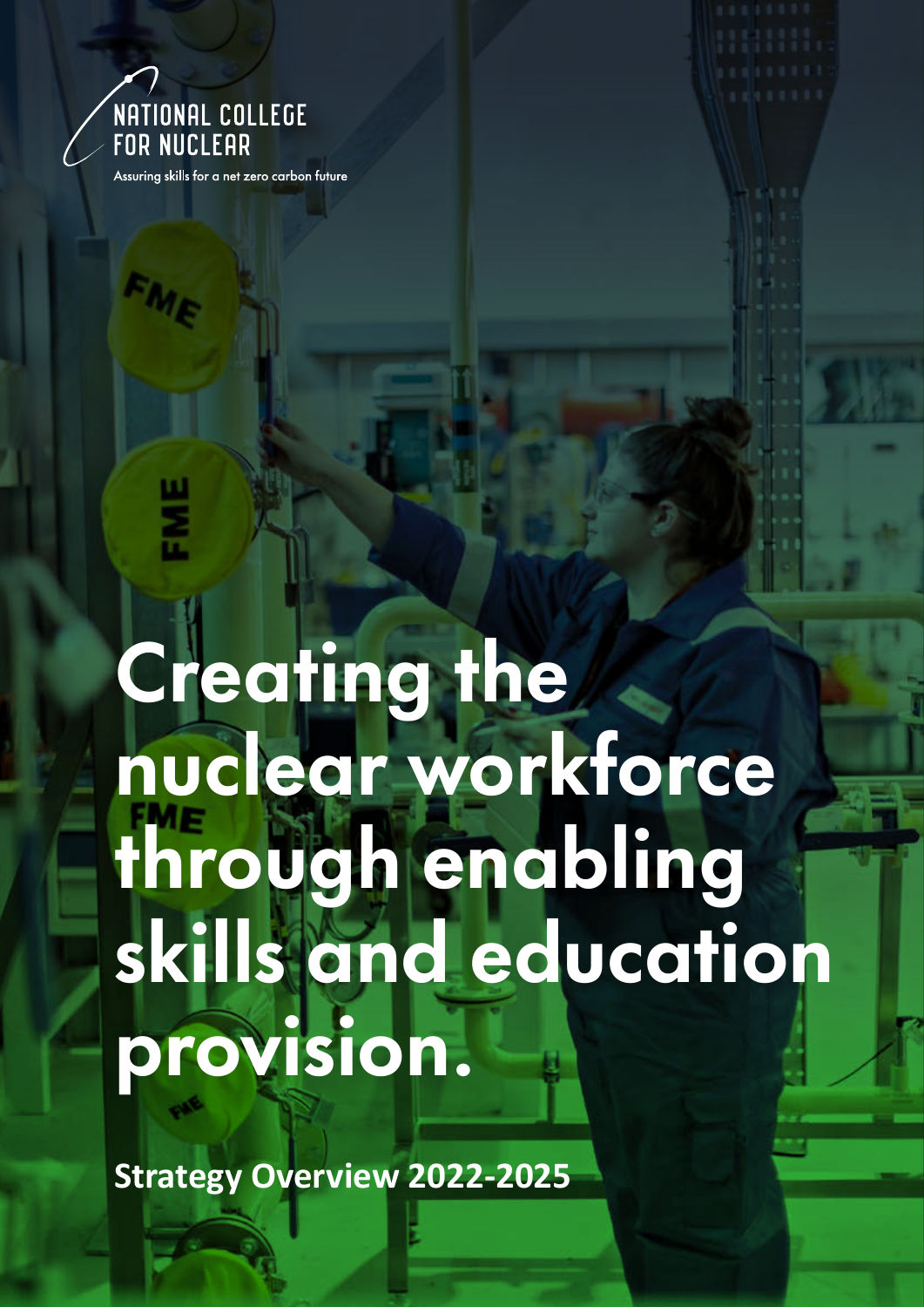# Introduction from the Chair

This is an exciting time for the nuclear industry and the National College for Nuclear. The UK has a nationally important and expanding nuclear mission. The decommissioning portfolio is growing. More power generating reactors are nearing the end of their productive life and entering the decommissioning phase. Large scale nuclear new build is under way, and there is significant investment in new nuclear technology such as Small and Advanced Modular Reactors and fusion as government recognises the part that nuclear plays in delivering a Net Zero economy and energy security.

The National College for Nuclear will be ready to support the UK's commitment to carbon reduction and will be at the forefront of delivering skills and building capability in our workforce.

I am delighted therefore, to be able to introduce our strategy overview which tells you who we are, where we have come from and where we will focus our efforts in the next 2-3 years.

### **Helen Higgs**



The National College for Nuclear (NCfN) was established by government in 2016 to ensure that nuclear employers responsible for nuclear operations and decommissioning, major project delivery and waste management, have access to quality skills and education provision tailored to industry needs. The NCfN aims to develop and maintain scarce and specialist skills ensuring that capability is available both now, and in the future, leveraging vocational routes to higher education.

NCfN operates a network of approved providers who all deliver curriculum under the NCfN brand. This assures a quality product, both teaching and curriculum content, giving employers the confidence to invest in their workforce, enabling them to proactively respond to and meet the demands of a changing environment.

We work closely with nuclear employers and other skills bodies to understand current and future skill needs. We also understand the skills landscape and look for emerging trends in skills delivery, market demand and scarcity at a national level so that we can be responsive to change. We then work with our Further and Higher Education Approved Provider network to provide industry with access to quality education and upskilling.

We will continue to go from strength to strength by working with employers and our founding partners to develop and deliver critical skills for the industry.

#### Vision

Being the 'go-to' for skills and capability development for nuclear and Net Zero energy missions.

## Mission

We are the bridge between employer demand and education providers, delivering the required workforce through the use of shared and assured curriculum.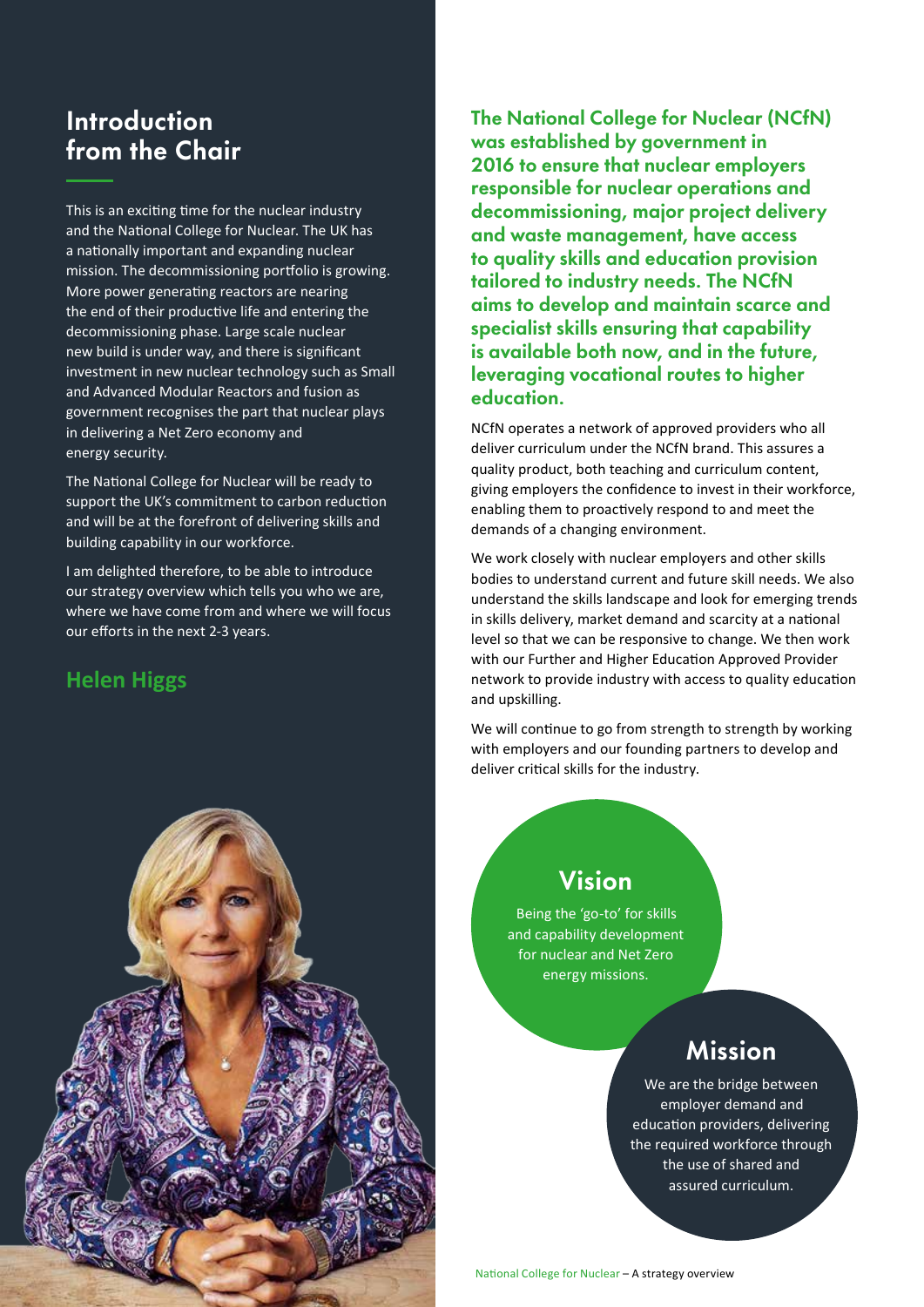#### Our strategic drivers

In this ever-changing environment, we need to continue to evolve our mission to meet the needs of the landscape and so our strategic focus areas take account of the changing landscape and the UK's Net Zero commitment.

#### **Our main strategic drivers are:**

- The expanding role of nuclear in the UK, both decommissioning, new build, and the advancement of new technology such as Small Modular Reactors and Fusion
- The Government's commitment to a Net Zero economy by 2050 and the recognised part that nuclear plays in delivering that commitment
- The Government's '10 point plan for a Green Industrial Revolution'
- The increased understanding and the prominence of sustainability in industry strategies
- The competition for skilled workers in the UK labour market
- The ambition to reinvigorate the employment market through building technical skills through vocational training